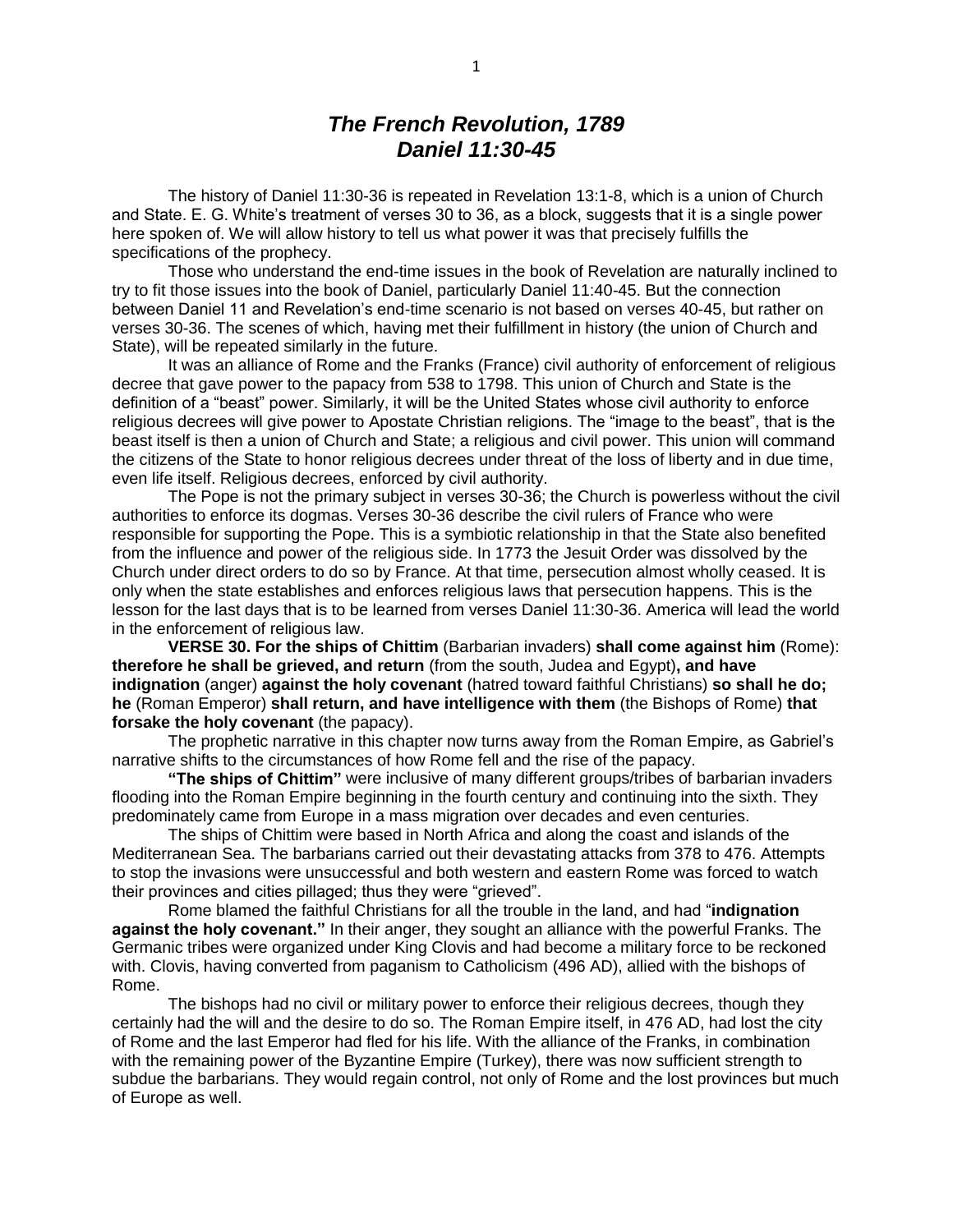In verses 30-36 we see how the civil forces were focused on achieving power and dominance with the triple alliance of the Franks, the Byzantine Empire, and the papacy. The role of the Pope was as a spokesperson welding powerful religious influence over the populace. Here is the call to support both "God and country".

The power spoken of in verse 30 is civil, first pagan Rome, turning away from paganism and beginning to embrace Christianity in 313 AD with the conversion of Constantine. This union of Church and State would grow increasingly powerful after the fall of Rome and the conversion of King Clovis of the Franks to Catholicism. French Monarchs would, in turn, follow this union for the next 1,260 years.

The Byzantine Emperor, Justinian also allied himself with this new union of Church and State. The papacy itself passed from the stage of history in 1798, via a "deadly wound". In the future it will be active in the 'Old World', being replaced in the 'New World' by 'apostate Christianity'. It will be Christians, in America, who will establish an 'image' to the first beast. This "new power", the 'twohorned beast', will at first be a "lamb-like Nation", with religious tolerance and freedom. But when it establishes an image of the beast, it will stand in violation of its own Constitution and direct opposition to the laws of God. It is then that it will "**speak like a dragon**", just as the first beast had done. A nation speaks through its assembly that passes and enforces civil laws.

It will enforce the religious decrees demanded by apostate Christianity, in particular, a national Sunday law. As France enforced the religious decrees of religion (Catholicism), so will the image of that beast enforce by the civil power, religious law. Thus apostate Christianity in the New World will link hands with the papacy in the Old World. Apostate Christianity includes all those who have abandoned the basic concepts of religious freedom, but in particular violation of the fourth commandment. At that time, its cup of iniquity will be full. National apostasy will be followed by national ruin.

Just as the first beast did "**think to change times and laws**" (Daniel 7:25) so the image will do likewise. The word "think" is best understood as meaning to plan, to determine to take some action, not just "think", but to act with purpose and intelligence.

The union of Church and State (France and the papacy) were not content to establish their authority and power only in the old Roman Empire areas but sought to export this new religion to the provinces of Europe as well.

America will act, in a similar manner when it sets up an image of the first beast. This will be a turning point in the history of the world that will ultimately lead to the whole world honoring the "beast" and the "image". It will be the civil authorities, in America and around the world that will enforce religious decrees by persecution against those who stand in the way.

God's faithful people, those who know they must obey God rather than man, will be treated as traitors and rebels. By all those who have "**indignation against the holy covenant",** those who stand **i**n opposition to laws of God.

### **31 And arms shall stand on his part, and they shall pollute the sanctuary of strength, and shall take away the daily** *sacrifice***, and they shall place the abomination that maketh desolate.**

In chapter nine Daniel speaks of desolations and abominations, *plural*. The word *sacrifice* is not in the original text. The word "daily" means "continual" and is a reference to *all forms of religion*, pagan or even so-called, Christian; any group that opposes the rise of this union of Church and State, the papacy. All of this opposition, in whatever form it may be found, had to be removed before Catholicism, the "**desolation of abomination**", could be established. The ten horns of Revelation 13:1 are the ten divisions of the Roman Empire, following its collapse in 476 AD. Among them was a "little horn", Catholicism. The ten divisions of Rome would become ten nations of Europe. For a time, "one hour" (*hóra, an indefinite length, Rev. 17:12)* these ten powers did give to the Bishops of Rome their power and authority. Pagan Rome had given way to Christian (Catholicism) Rome.

Church/State "**shall stand on his part."** King Clovis of the Franks (France) and the bishops were benefitted by those sympathetic to the Catholic cause coming into the army to fight against those who opposed it.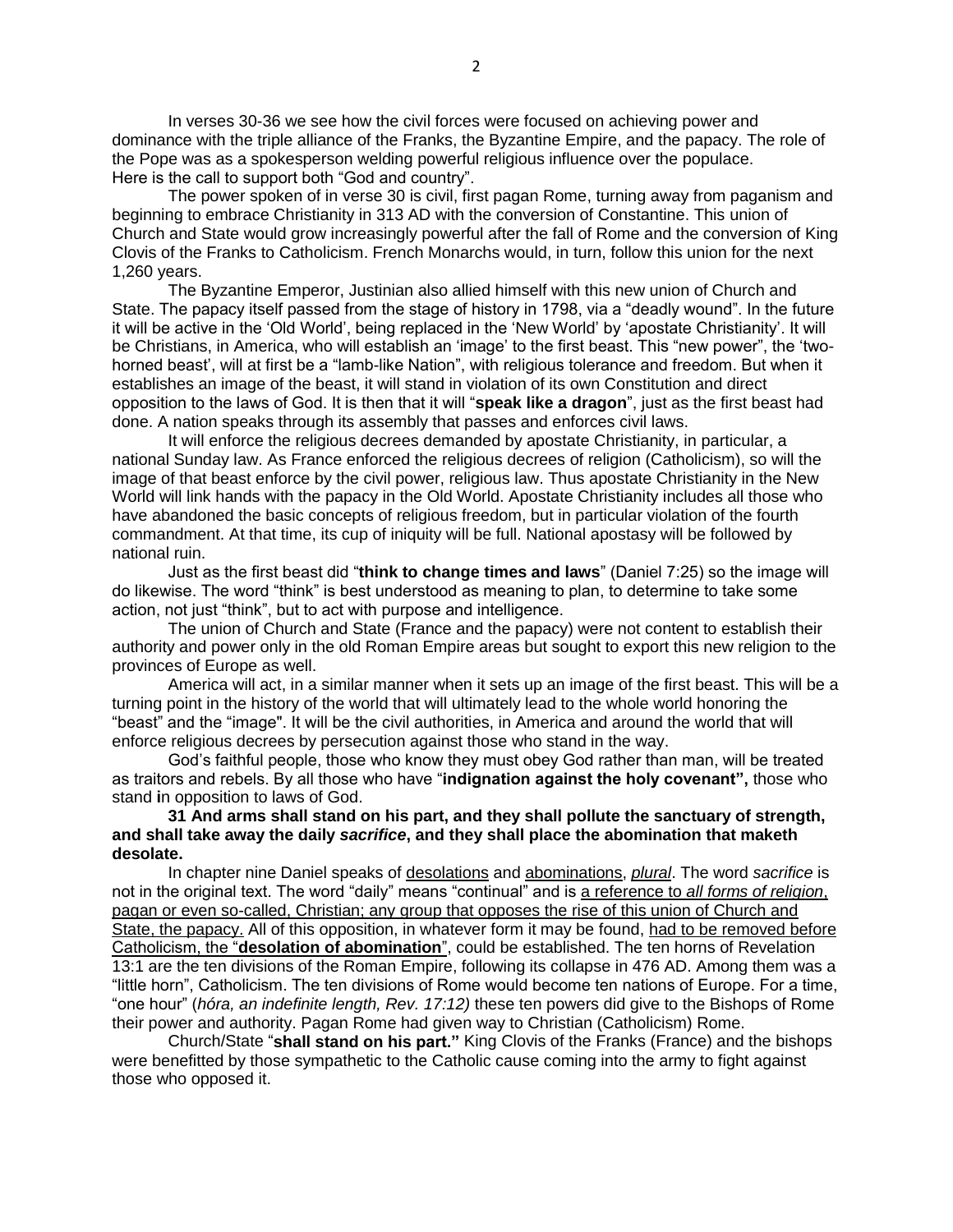America will, in a similar manner, benefit from those who sincerely believe the government must "take this country back to God". Those who will stand in support of a national Sunday law, sincere though they are, will be sincerely mistaken.

"**And they shall pollute the sanctuary of strength".** The city of Rome was the sanctuary of strength for the "little horn" which was greatly weakened when the Empire was divided in 330 AD. It was further weakened, '*polluted*' by the civil wars between pagan, Arian, and Catholic faiths leading up to 508. **"And shall take away the daily** [*sacrifice*]**".** The union of Church and State continued their campaign aggressively between 508 and 538 to take away any remaining opposition. Three of the "ten horns" (future nations) were utterly destroyed because they would not accept Catholicism. This union successfully established the "**abomination that maketh desolate",** the papacy, first in 508 and it achieved absolute power in the year 538. This would prove to be especially "**desolating**" to God's faithful for 1,260 years into the future.

**32 And such as do wickedly against the covenant shall he corrupt by flatteries: but the people that do know their God shall be strong, and do exploits.**

*"And such as do wickedly against the covenant shall he…"* The subject of this sentence, the pronoun "**he**" continues to denote the successive French monarchs that followed King Clovis. This is Pepin, Charlemagne, and their successors who were allied with the papacy; those who **"do wickedly against the covenant".** Along with men of influence in the community by flatteries and promises of honor, wealth, spiritual favors, and power. *It was the civil arm of the alliance that carried out the terrible persecution of God's people.*

One "arm" of this union of Church and State used threats of force, even unto death, while the religious arm used threats of spiritual and eternal damnation. There is no greater power than fear generated in the soul of man that he will suffer an eternal hellish loss. The civil arm of the French worked in unison with the religious arm of the Church to drive this point home and retain power over the people.

Those that "**knew their God**", true Christians remained strong in the faith and took a courageous stand for the truth. They did so despite intense persecution.

**33 And they that understand among the people shall instruct many: yet they shall fall by the sword, and by flame, by captivity, and by spoil, many days.**

As the State persecuted the Christians the faithful did instruct many in the ways of righteousness. Nevertheless, some 50 to 100 million martyrs paid with their lives for doing so.

# **34 Now when they shall fall, they shall be holpen with a little help: but many shall cleave to them with flatteries.**

God provided the help they needed, in that His people could flee into the wilderness and escape persecution. Help was also provided by the Protestant Reformation. However, many respected scholars of the Renaissance, prominent Christians, and fickle Christians were offered **"flatteries"**, money and goods to associate with the defectors.

**35 And some of them of understanding shall fall, to try them, and to purge, and to make them white, even to the time of the end,** (1*798)***: because it is yet for a time appointed.**

The length of papal reign spoken of in verses 30 to 35 was 1,260 years. He will speak against the Most High and oppress his saints and change the set times and the laws. The saints will be handed over to him for **"a time, times and the dividing of time"***,* so states Daniel 7:25. In Daniel 12:7 it is stated as "**time, times, and an half**". In Revelation 12:14, as "**time, and times, and half a time**". These are all 1,260 years beginning in AD 538 and ending at the "**time appointed**", 1798 when the papacy received its deadly wound.

Jesus prophesied concerning the length of the 1,260 years of persecution brought to view in verses 30 to 35, saying: **"When ye therefore shall see the abomination of desolation, spoken of by Daniel the prophet, stand in the holy place, (whoso readeth, let him understand)."** Matthew 24:15**.** Verse **21** " *For then shall be great tribulation, such as was not since the beginning of the world to this time, no, nor ever shall be. Verse 22 And except those days should be shortened, there should no flesh be saved: but for the elect's sake those days shall be shortened.*" Matthew 24:21-22 In 1773 persecution almost wholly ceased, fulfilling Matthew 24:22.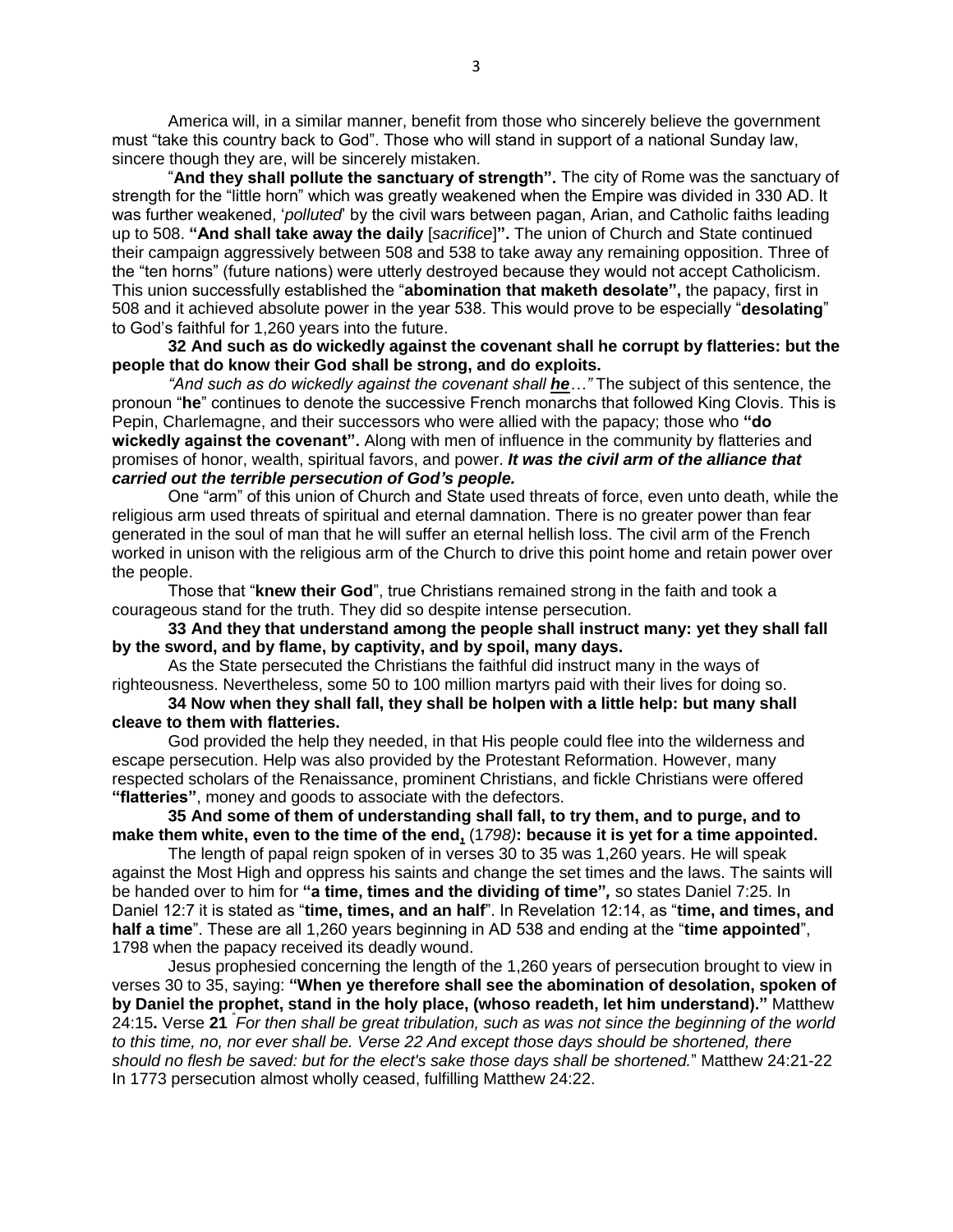Jesus understood that His disciples could not bear the full knowledge of what was to come. In mercy, He mingled His prophetic utterances between two events. The first dealt with the coming destruction of Jerusalem in AD 70, by Rome. The second period of persecution was against Christians. It was so severe and continued so long (1,260 years) the world would never see anything like it again. He left it to his disciples, and to us, to figure out when and how the details were to be applied as time moved forward.

Daniel 12:1 speaks of yet another period of such severe destruction the world has never seen and will never see again. This second period of destruction is not against the Christians. It is against the wicked. It takes place after the close of probation and leaves the surface of the earth in complete chaos. Such is the damage caused by the seven last plagues poured out just before Christ's return.

**Verse 36 And the king shall do according to his will; and he shall exalt himself and magnify himself above every god, and shall speak marvelous things against the God of gods, and shall prosper till the indignation be accomplished: for that that is determined shall be done.**

The king is Revolutionary France. Atheism puts itself above every god. Speaking against God is blasphemy. Atheistic France had great indignation against the papacy, which it almost entirely destroyed in the Revolution. In time it would be seen that the papacy was not destroyed, but instead had received a "deadly wound".

The power is spoken of in verses 30-35 is both civil and religious, a union of Church and State. France is "the king" in verse 36. It is a "new" power because of the dissolution of the Church/State alliance in 1798. The French revolution of atheism will now be detailed in verses 37 to 39.

In the Savior's conversation with His disciples upon Olivet, when He said the tribulation should be shortened. He gave the signs we were to look for. **"In those days,** *after that tribulation***, the sun shall be darkened, and the moon shall not give her light." Mark 13:24.**

The 1,260-year prophecy terminated in 1798, but a quarter of a century earlier, in 1773, persecution had almost wholly ceased. This was accomplished by France commanding Catholicism to dissolve the Jesuit order. *After the days of persecution*, was the sun to be darkened. On the 19th of May, 1780 this specification of the prophecy was fulfilled.

The populace of France rose in rebellion against the state and the Catholic Church. The French National Constituent Assembly seized the properties and land held by the Catholic Church and sold them. On July 12, 1790, the assembly passed the Civil Constitution of the Clergy that subordinated the Roman Catholic Church in France to the French government. The last Monarch of France, King Louis XVI, and his queen, Mary-Antoinette, were imprisoned in August 1792, and in September the monarchy was abolished. In 1798, the Pope was taken prisoner and thus Catholicism received its 'deadly wound'.

As we consider the circumstances and the formation of the union of Church and State, the rise of the papacy this will, in a similar manner be repeated. A new union of Church and State will be formed by the 'two-horned beast', America. This nation will **"***have intelligence with them that forsake the holy covenant",* apostate Christianity, and will in turn set up a mirror "image" to the first beast by Federal law. Sunday observance, enforced by civil authority.

**37. Neither shall he** (France) **regard the God of his father's**, **nor the desire of women, nor regard any god: for he shall magnify himself above all.**

**T**he state is a god in atheistic political theory, and France turned away from European Christianity. Easy divorce was introduced and the family was undermined. The desire of women is a stable marriage and family.

Three peculiar features must appear in the power which fulfills verses 37-39. **(1)** It must assume the character described near the beginning of the time of the end (atheism). The French Revolution began in 1789 and the deadly wound marks the end of the 1,260 years of persecution in 1798. The "time appointed" (verse 35) was the termination of the 1,260-year prophecy.

**(2)** It must be a willful power.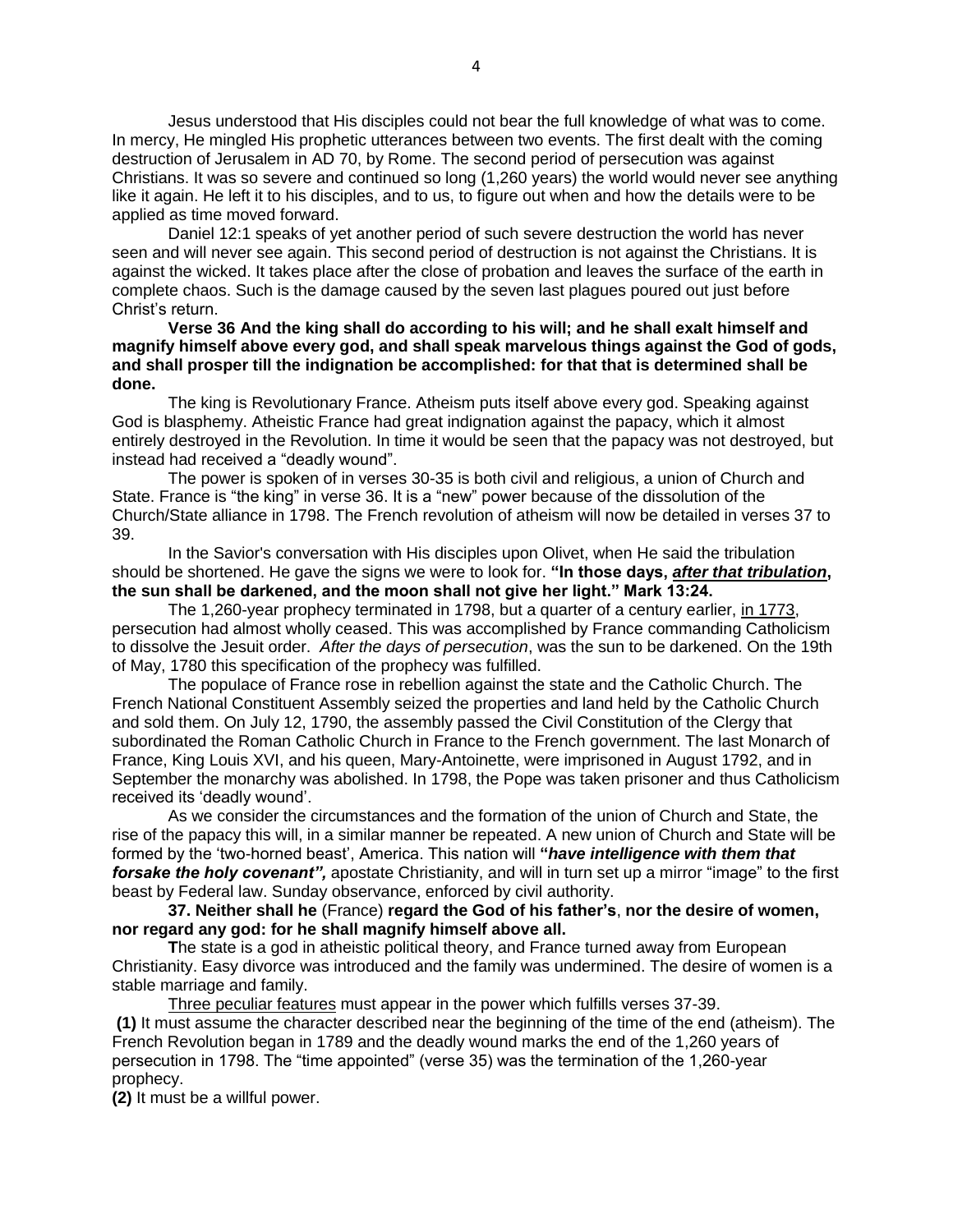**(3)** It must be an atheistic power.

Perhaps the two latter specifications might be united by saying that it's '*willfulness would be manifested toward atheism*'. The French Revolution alone answers to the specifications indicated in the prophecy, as the papacy has never been an atheistic system.

**"Neither shall"** Revolutionary France "**regard the"** Christian **"God of his father's".** France became an atheistic nation. Nor shall he regard "**the desire of women"**; easy divorce was introduced, the family was undermined and licentiousness prevailed. Nor would he "**regard any god".** France magnified itself **"above all"** gods. In atheistic political theory, the state itself is a god.

**38 But in his estate shall he honour the God of forces: and a god whom his fathers knew not shall he honour with gold, and silver, and with precious stones, and pleasant things.**

Revolutionary France honored **"the God of forces",** not God as the creator. Evolutionary atheism forms the basis of socialism and communism, then and today. This was exalted into a state religion and men worshiped the 'forces of nature' and not the 'Creator of nature'.

This pagan god **"whom his fathers knew not"** would be honored **"with gold, and silver, and with precious stones, and pleasant things",** as pagans are inclined to heap such things upon their idols.

**39 Thus shall he** (France) **do in the most strong holds** (France exported its paganism and atheism to Europe by sword and influence) **with a strange god, whom he shall acknowledge and increase with glory: and he shall cause them to rule over many** (France's atheistic socialism continues to dominate the culture and policy of the modern world)**, and shall divide the land for gain.**

The wealthy classes and nobilities had their businesses and estates confiscated and divided up among the poorer classes. This secured the votes of the common man and inadvertently encouraged a welfare state.

When the Revolution began there was anarchy on every front, from 1789 to 1799. During this time, France had been led by a series of committees, which resulted in much confusion of leadership.

The one constant was Napoleon, who quietly did as he deemed best for himself, according to his own will, to further his aims of conquering the world. For the military to be the "actual power behind the throne" is a common theme with revolutions. It is often a powerful General who rises to take control of the State, and this is what Napoleon would do, in due time, setting himself up as the new Monarch of France.

The paganism and atheism of France, in the times of the revolution, exalted itself above every god. France spoke **"marvelous things against the God of gods"** publicly challenging God to speak, to prove His existence in the times of this revolution.

#### *Napoleon's Egyptian Campaign of 1798*

**40 And at the time of the end** (1798) **shall the king of the south** (Egypt) **push at him**  (Napoleon)**: and the king of the north** (Turkey) **shall come against him** (Napoleon) **like a whirlwind, with chariots, and with horsemen, and with many ships** (the Turkish fleet in alliance with an English fleet)**; and he shall enter into the countries, and shall overflow and pass over.**

The Turkish/English alliance would drive Napoleon back to France. Turkey would then regain control of the many countries Napoleon has invaded in his campaign**.** Verse 40 details some of these actions.

In 1798, Napoleon refused the French committee's order to arrest the Pope in Italy. Napoleon was acting and doing that which was according to his own will. Instead of following this direct order, he began his military campaign against the king of the south, Egypt. He had little interest in the religion of the papacy, but he understood that people are more content and more easily controlled with some recognized form of religion. Removing the pope at that time would not only hurt the people but his own goals as well. He would deal with the papacy in his own time and way. His ultimate goal of a campaign against Egypt was to disrupt trade and then move to conquer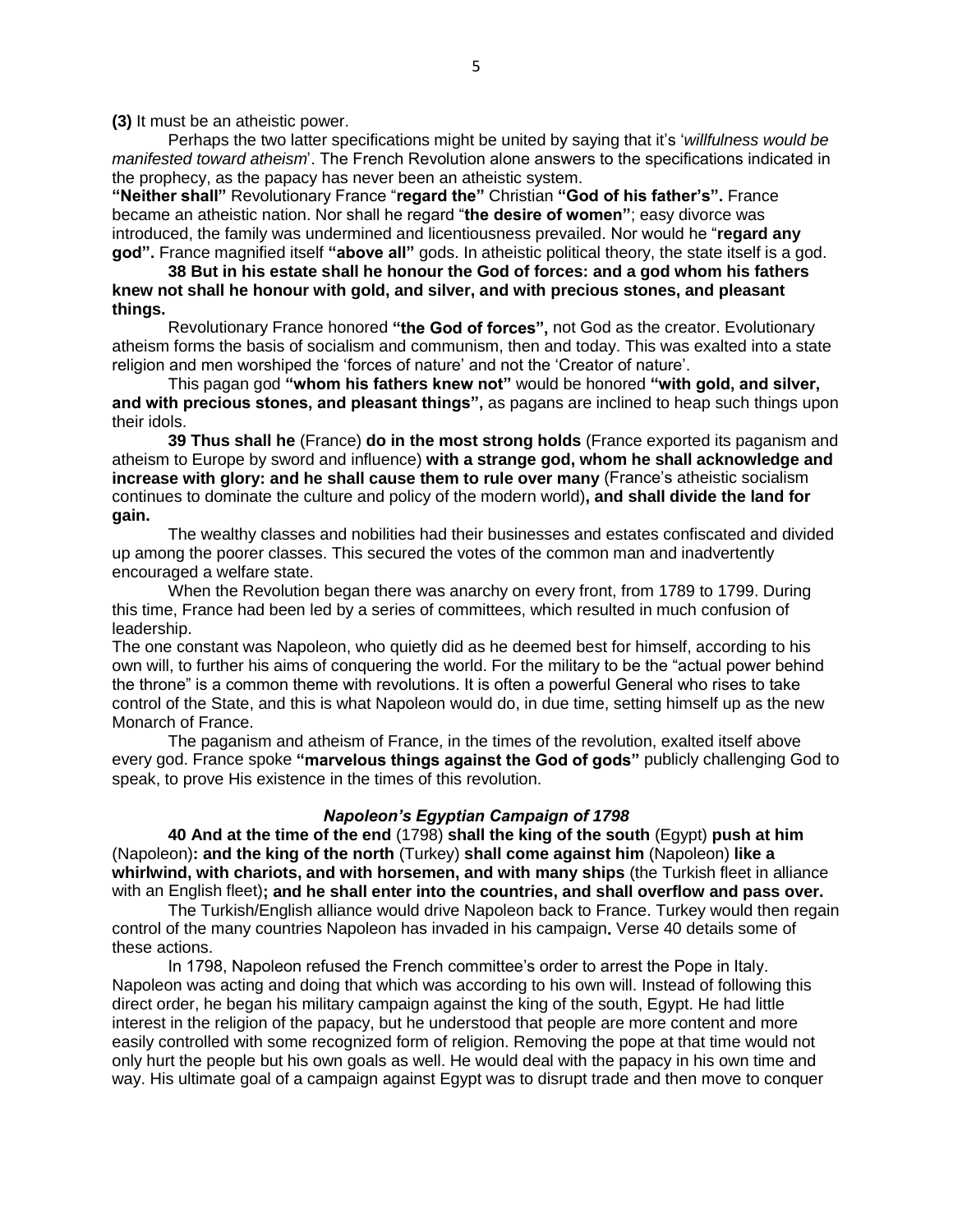England. France was focused on its internal revolution at this time which allowed a measure of independence for him.

Napoleon waited patiently for the political winds to be in his favor. Upon his return from the Egyptian campaign by way of a 'coup' he became head of "The first Consul" in 1801. In 1804 he declared himself the king of France.

One of his first acts was to allow a new pope to be elected. This, it could be said, was the beginning of the healing of the "deadly wound. It should here be noted that the wound will not be entirely healed until the power to command heretics to death is returned to the pope. And the image formed in America will, in a similar manner, acquire the same power against God's people. Verse 40 was fulfilled in 1798. In Daniel 11:35 and 12:7, the phrase "*the time of the end"* is connected with the end of the **"***time, times, and a half***";** the 1,260-year prophecy termination**.** This was the same year Napoleon invaded the king of the south, Egypt, who 'pushed back'. But Egypt was no match for the well-disciplined French troops and was defeated.

In 1798 the king of the north was Caliph Selim III of Turkey. Ruler of the northern territory of Alexander the Greats divided Empire. The king of the north came against Napoleon (**"shall come against him")** by declaring war on France in 1799. Turkey came against Napoleon "**like a whirlwind, with chariots, and with horsemen, and with many ships".** England allied itself with Turkey and sent Lord Horatio Nelson's fleet of ships to assist in defeating Napoleon. "**And he",** the king of the north, Caliph Selim III of Turkey, entered into the countries involved in this invasion and **'overflowed and passed over'** (was victorious) in the battle just described.

Thus we can be certain that the identity of the pronoun '*he'* in the sentence, **"and** *he* **shall enter"** is the king of the north. This lets us know that the remaining pronouns in this chapter all refer to the king of the north, Turkey.

**41 He** (the Caliph of Turkey) **shall enter also into the glorious land,** (Palestine, see Dan. 11:16) **and many countries shall be overthrown: but these shall escape out of his hand, even Edom, and Moab, and the chief of the children of Ammon.**

He, Caliph Selim III of Turkey reclaimed the territory of Palestine, which Napoleon had just taken. Edom, Moab, and Ammon are south-east of modern Jordan and the Dead Sea. These areas were outside the limits of Palestine and thus they escaped the ravages of war. In their haste to come against Napoleon, the Turks had taken the most direct route, directly south through Syria and modern-day Israel to arrive in Egypt.

# **42 He shall stretch forth his hand also upon the countries: and the land of Egypt shall not escape.**

Caliph Selim III of Turkey came against all those who were or might be allies of France, and this included Egypt itself. Egypt desired to be released from the oppressive Turks and the Egyptian Mameluke control, preferring French rule. But they did "**not escape**". The Turks were victorious against France and continued to hold Egypt as a province.

**43 But he shall have power over the treasures of gold and of silver, and over all the precious things of Egypt: and the Libyans and the Ethiopians shall be at his steps.**

Turkey held **"power over the treasures of gold and of silver, and over all the precious things of Egypt"** and forced Egypt to pay to the Turkish government a certain amount of gold, silver, and 600,000 measures of corn along with 400,000 of barley.

"T**he Libyans and the Ethiopians"** were the unconquered Arabs, who sought the friendship of the Turks and were tributary to them while maintaining a degree of independence. *Verse 44, Fulfilled in 1856*

# **44 But tidings out of the east** (Iran) **and out of the north** (Russia) **shall trouble him: therefore he shall go forth with great fury to destroy and utterly to make away many.**

In this verse, **"tidings"** are military intelligence reports; which at times may be based on rumor or occasionally, an intelligent guess. This intelligence was coming from two areas, the literal north, which was Russia, and the literal east, which was Persia (Iran).

The Caliph had a right to be troubled, despite the claims by Russia that they had no plans of invasion, their movements indicated otherwise. The Caliph launched a pre-emptive strike against the primary and more powerful antagonist, Russia.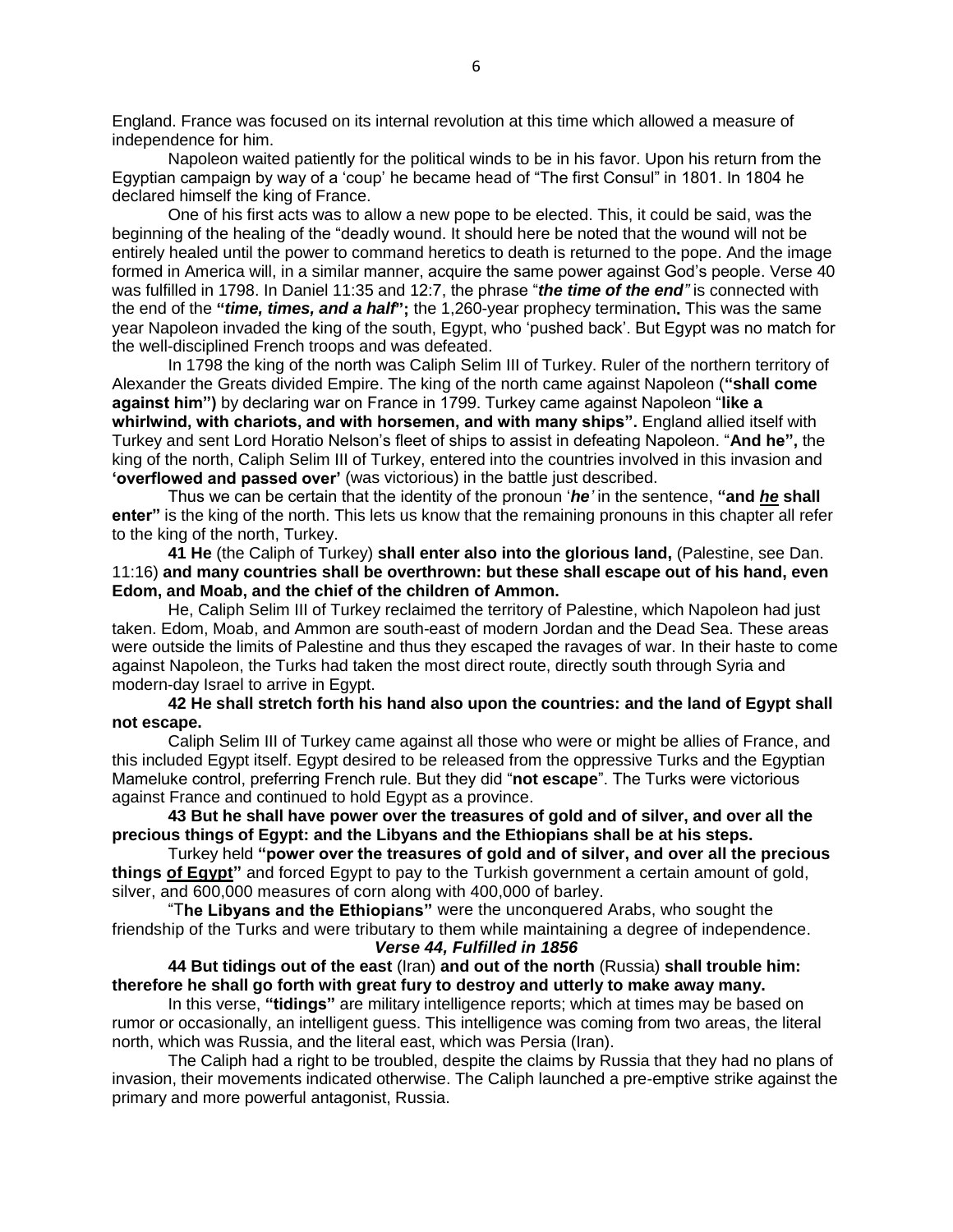Thus began the 'Crimean War' from 1853 to 1856. It was soon realized that Russia and Persia had been conspiring to invade and conquer Turkey. The Turks, with the help of European powers, did prevail against both Russia and Persia. Thus verse 44 was fulfilled, and this verse remains the last significant prophecy to be fulfilled since 1856. It is a "way-mark" prophetic event.

From this point, attention has been focused on how and when verse 45 might be fulfilled, which is the "**Eastern Question**". This was the focus of students of prophecy since 1856 and it remains or should remain our focus today. This has been and will remain, "present truth" until this verse is fulfilled. And when it is, Michael shall "stand up", Daniel 12:1, and probation for mankind will cease.

## **45** *And he* (Turkey) *shall plant the tabernacles of his palace between the seas in the glorious holy mountain* (literally, the Mt. of Olives)*; yet he shall come to his end, and none shall help him."*

The "*he*" in verse 45 is the current king of the northern division of Alexander's Empire, which was divided to the four winds of heaven in Daniel 11:4. "**He**" will "*plant*" (to place or establish) the seat of his government "*the tabernacles of his palace*" "*in the glorious holy mountain*". This is Israel, literally the Mt. of Olives. The king, at the time of this writing (2020) is Recep Erdoğan, the current President of Turkey.

Russia, for centuries, has desired to control the Turkish Straits, which run through the center of Constantinople. These straits unite the Black Sea and the Sea of Marmara. This is the only access point for the Russian naval fleet based on the Crimean Peninsula. It is of supreme importance to Russia and the world. It has been said, he who controls the Straits, controls the commerce of Europe.

Because of the importance of the Turkish Straits, a consortium of European powers has continually prevented any one single nation from acquiring control of them. It is for this reason alone that Turkey has enjoyed the help and support of other nations. The last part of verse 45 declares this support will be removed. When that happens, Turkey **"***shall come to his end***",** because "*none shall help him*". "*And at that time shall Michael stand up*", Daniel 12:1. Every case for every person who ever lived, or is then living will have been decided and probation will close. As it was in the time of Noah when the door of the Ark was closed, at that time probation for the Antediluvian world closed and great destruction followed.

Verse 45 then must be seen in two parts:

**(1)** Turkey invades Israel and being victorious, by either outright conquest or by the submission of the Jewish nation to the invading power, will then establish the new seat of its government (*the tabernacles of his palace***)** in that place.

**(2)** Following this, the king of the north comes to his end because "*none shall help him*".

We have established, based on the specifications given us in verses 36 (France) to 45 (Turkey) who the actors are, what they are going to do, and where the action will take place. The king of the north, Turkey will conquer Israel and move the seat of its government to that place. The whole world will see these events as they begin to unfold. Many will recognize they are of biblical proportions. When they ask you, "*What does this mean*?" What will you tell them?

In the time of Jesus, when the Jewish leadership, was asked about the prophecies pointing to the Messiah, they answered with uncertainty. Any given verse could mean this, or it could mean exactly the opposite. This left the people in greater confusion than before they made inquiries! This history is repeating today. Every wind of doctrine is being offered on the prophecies of the return of the Messiah, as detailed in Daniel 11. Confusion reigns, but it was not so with the Seventh-day Adventist pioneers. They knew with certainty what they believed.

Daniel 12:1, "*And at that time*", there will only be two groups: those who will be granted everlasting life and those who won't. Will verse 45 be fulfilled before or after the national and international Sunday laws, which constitute the "mark" of the beast? Such laws will demand that a false Sabbath, the first day of the week, Sunday be honored. The "*whole world will wonder after the beast*" in honoring this false Sabbath. With one exception, the people of God, even under the threat of arrest and the most severe punishment, will honor the fourth commandment, the seventh day, Saturday at any cost.